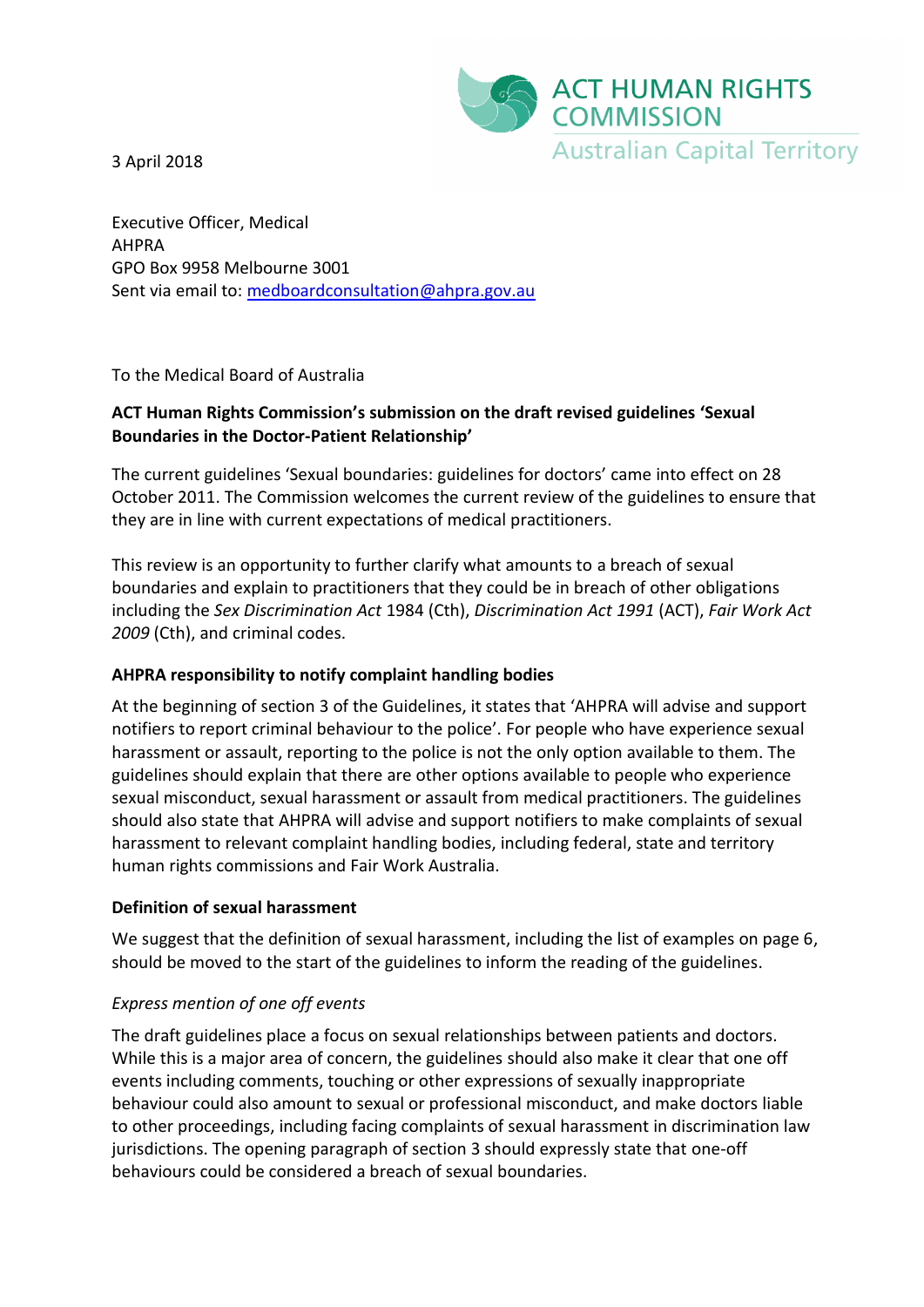## *Filming and recording of patients*

We suggest adding to section 3.1 that taking photographs, filming or recording a patient unnecessarily or without their knowledge could amount to a breach of sexual boundaries.

#### *UK Guidance*

**.** 

We note that guidance provided by the General Medical Council of the United Kingdom provides quite specific guidance for practitioners regarding what might constitute a breach of a sexual boundary. It may be helpful for the guidelines to be more explicit about some of the behaviours that can constitute sexual conduct. I note this would also provide guidance for patients and colleagues about the sorts of behaviours that could be considered to be inappropriate between a patient and a medical practitioner.

The UK Council for Healthcare Regulatory Excellence provides the following guidance for patients and carers:

*Breaches of sexual boundaries do not just include criminal acts such as rape or sexual assault, but cover a range of behaviours including the use of sexual humour or innuendo, and making inappropriate comments about your body. It can include comments made in your presence, even if not about you.*<sup>1</sup>

The Council also provides the following guidance for medical practitioners:

Examples of sexualised behaviour by healthcare professionals towards patients or their carers:

- asking for or accepting a date
- sexual humour during consultations or examinations
- inappropriate sexual or demeaning comments, or asking clinically irrelevant questions, for example about their body or underwear, sexual performance or sexual orientation
- requesting details of sexual orientation, history or preferences that are not necessary or relevant internal examination without gloves
- asking for, or accepting an offer of, sex
- watching a patient undress (unless a justified part of an examination)
- unnecessary exposure of the patient's body
- unplanned home visits with sexual intent
- taking or keeping photographs of the patient or their family that are not clinically necessary
- telling patients about their own sexual problems, preferences or fantasies, or disclosing other intimate personal details

<sup>1</sup> Council for Healthcare Regulatory Excellence, *Clear sexual boundaries between healthcare professionals and patients: Information for patients and carers,* [http://docplayer.net/27478853-Clear-sexual-boundaries](http://docplayer.net/27478853-Clear-sexual-boundaries-between-healthcare-professionals-and-patients-information-for-patients-and-carers.html)[between-healthcare-professionals-and-patients-information-for-patients-and-carers.html.](http://docplayer.net/27478853-Clear-sexual-boundaries-between-healthcare-professionals-and-patients-information-for-patients-and-carers.html)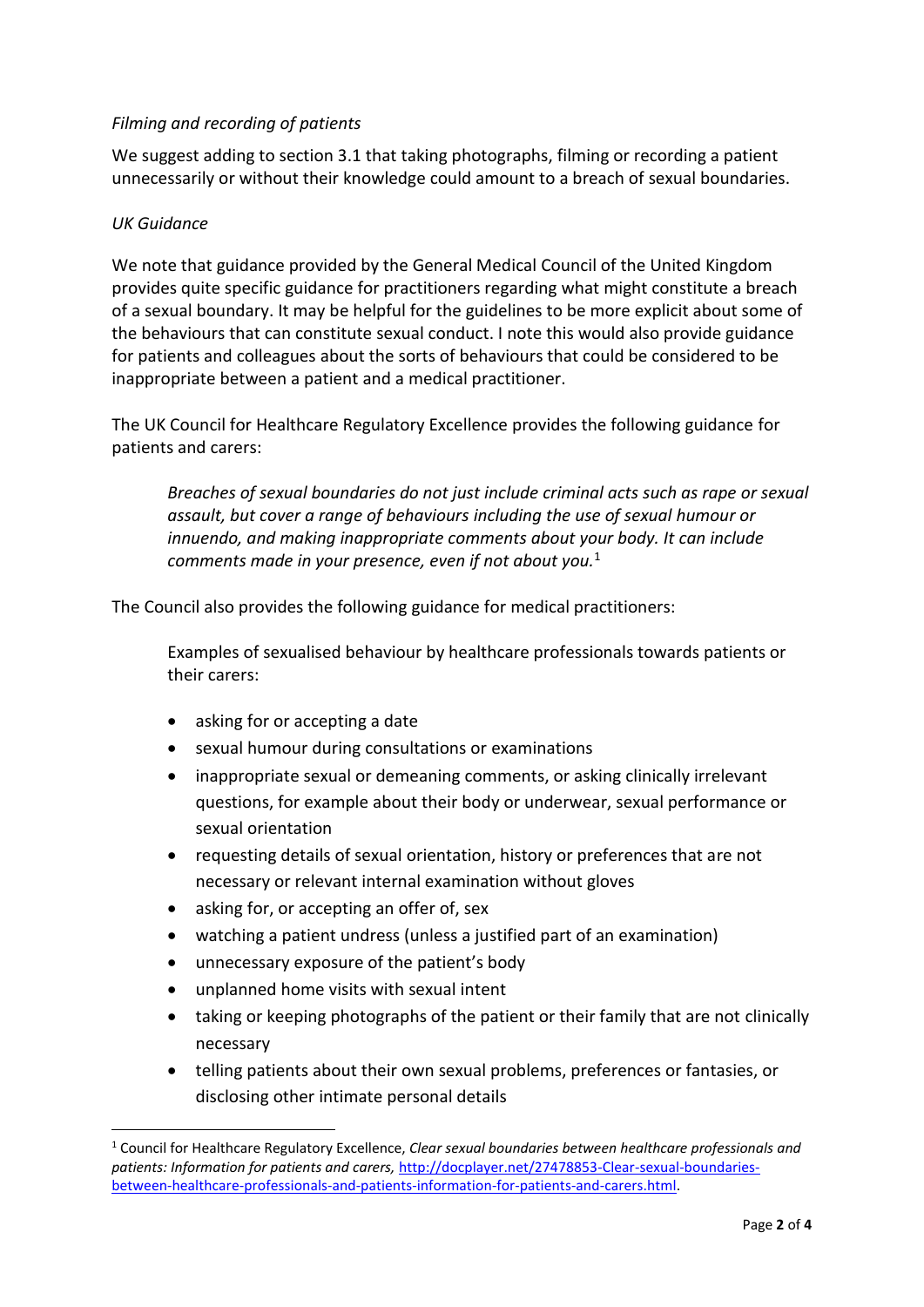- clinically unjustified physical examinations
- intimate examinations carried out without the patient's explicit consent continuing with examination or treatment when consent has been refused or withdrawn
- any sexual act induced by the healthcare professional for their own sexual gratification the exchange of drugs or services for sexual favours
- exposure of parts of the healthcare professional's body to the patient grooming of patients for a sexual purpose exchanging sexual or intimate information by text, email, social media
- sexual assault.<sup>2</sup>

## **Greater focus on behaviour of medical practitioners rather than patients**

The warning signs in Section 4 focus on the behaviour of the patient rather than the doctor. The first three dot points would provide clearer guidance if it included the patient or the doctor.

The Commission encourages the Board to include guidance to practitioners to help identify behaviour that could be in breach of sexual boundaries, both in themselves and by other practitioners. The Australian medical defence organisation MDA National provides its members with the following list of questions to help identify risky boundary behaviour:

Identifying risky boundary behaviour:<sup>3</sup>

- Is what I am doing part of accepted medical practice?
- Does what I am doing fit into any of the recognised high risk situations that I have learnt about?
- Is what I am doing solely in the interest of the patient?
- Is what I am doing self-serving?

 $\overline{a}$ 

- Is what I am doing exploiting the patient for my benefit?
- Is what I am doing gratuitous (not what the patient has asked for)?
- Is what I am doing secretive or covert? Would I be happy to share it with my spouse, partner, or colleagues?
- Am I revealing too much about myself or my family?
- Is what I am doing causing me stress, worry, or guilt?
- Has someone already commented on my behaviour or suggested I stop?

<sup>2</sup> Council for Healthcare Regulatory Excellence, *Clear sexual boundaries between healthcare professionals and patients: responsibility of healthcare professionals*, January 2008

[www.professionalstandards.org.uk/docs/default-source/publications/policy-advice/sexual-boundaries](http://www.professionalstandards.org.uk/docs/default-source/publications/policy-advice/sexual-boundaries-responsibilities-of-healthcare-professionals-2008.pdf?sfvrsn=8&sfvrsn=8)[responsibilities-of-healthcare-professionals-2008.pdf?sfvrsn=8&sfvrsn=8,](http://www.professionalstandards.org.uk/docs/default-source/publications/policy-advice/sexual-boundaries-responsibilities-of-healthcare-professionals-2008.pdf?sfvrsn=8&sfvrsn=8) Appendix B.

<sup>3</sup> Riley G. *Managing boundaries*. Defence update. MDA National. Autumn 2013. Quoted in [http://careers.bmj.com/careers/advice/Crossing\\_boundaries%3A\\_dealing\\_with\\_amorous\\_advances\\_by\\_doctor](http://careers.bmj.com/careers/advice/Crossing_boundaries%3A_dealing_with_amorous_advances_by_doctors_and_patients) s and patients.